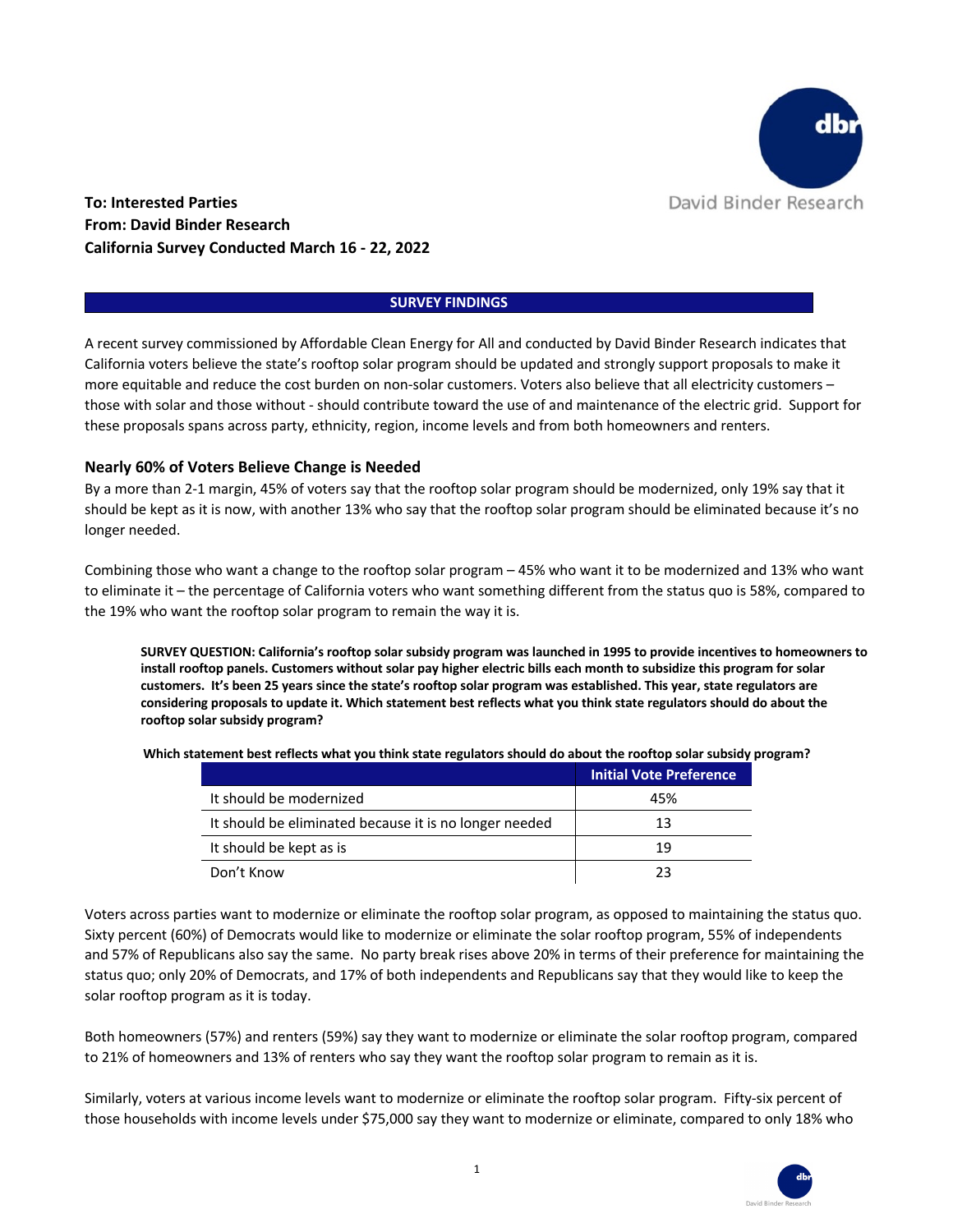say that want the rooftop solar program to remain as it is. For those with household income levels of \$75,000 and above, 61% say they want to modernize or eliminate, compared to 18% who want to keep the solar rooftop program the same.

Voters across various ethnicities want to modernize or eliminate the solar rooftop program, 60% for white voters, 59% for Latino voters, 62% for Asian voters, and 57% for Black voters.

|                 |                   | - 0 - - - - - - - - - - - |            |            |
|-----------------|-------------------|---------------------------|------------|------------|
|                 | <b>Modernized</b> | <b>Eliminated</b>         | Kept as is | Don't know |
| Democrat        | 55%               | 5%                        | 20%        | 20%        |
| Republican      | 31                | 26                        | 17         | 27         |
| Independent/NPP | 42                | 13                        | 17         | 27         |
| Homeowner       | 43                | 14                        | 21         | 22         |
| Renter          | 48                | 11                        | 13         | 27         |
| Under \$75K     | 50                | 6                         | 18         | 26         |
| $$75K+$         | 46                | 15                        | 18         | 20         |
| White           | 48                | 12                        | 16         | 24         |
| Latino          | 47                | 12                        | 16         | 24         |
| Asian           | 46                | 16                        | 17         | 21         |
| <b>Black</b>    | 50                | ⇁                         | 24         | 19         |
| Mixed/Other     | 33                | 25                        | 17         | 25         |

**Which statement best reflects what you think state regulators should do about the rooftop solar subsidy program?**

### **Strong Support for Specific Proposals to Modernize Rooftop Solar Program**

Voters express strong support for several methods of modernizing the rooftop solar program, including: ensuring that bill credits reflect current solar energy costs (68% support), ensuring that all electricity customers contribute to the energy grid regardless of solar panel ownership (61% support), ensuring that all customers contribute towards maintenance and upgrades to the electric grid (60% support), and funding the rooftop solar program out of the State of California general fund (57% support) rather than by electricity customers who don't have solar panels.

|                                                                                                                                                                                                            | <b>Support</b> | <b>Oppose</b> | Don't<br><b>Know</b> |
|------------------------------------------------------------------------------------------------------------------------------------------------------------------------------------------------------------|----------------|---------------|----------------------|
| Ensure that bill credits provided to solar customers reflect the current, lower<br>cost of solar energy today.                                                                                             | 66             | 18            | 16                   |
| Ensure all electricity customers - those with solar panels and those without<br>- contribute towards their use of the electric grid.                                                                       | 61             | 24            | 15                   |
| Ensure all customers - those with solar panels and those without -<br>contribute towards maintenance and upgrades to the electric grid to<br>preserve reliability and make it more resistant to wildfires. | 60             | 30            | 9                    |
| Fund the rooftop solar subsidy program out of the State of California general<br>fund, instead of by those electricity customers who don't have rooftop<br>panels.                                         | 57             | 25            | 18                   |

## **After More Information 72% of Voters Believe Change is Needed**

When voters hear tradeoff statements from both sides of the rooftop solar program debate, they side with statements in favor of modernization, and this also causes overall support for modernization of the program to increase, from 45% to 57%.